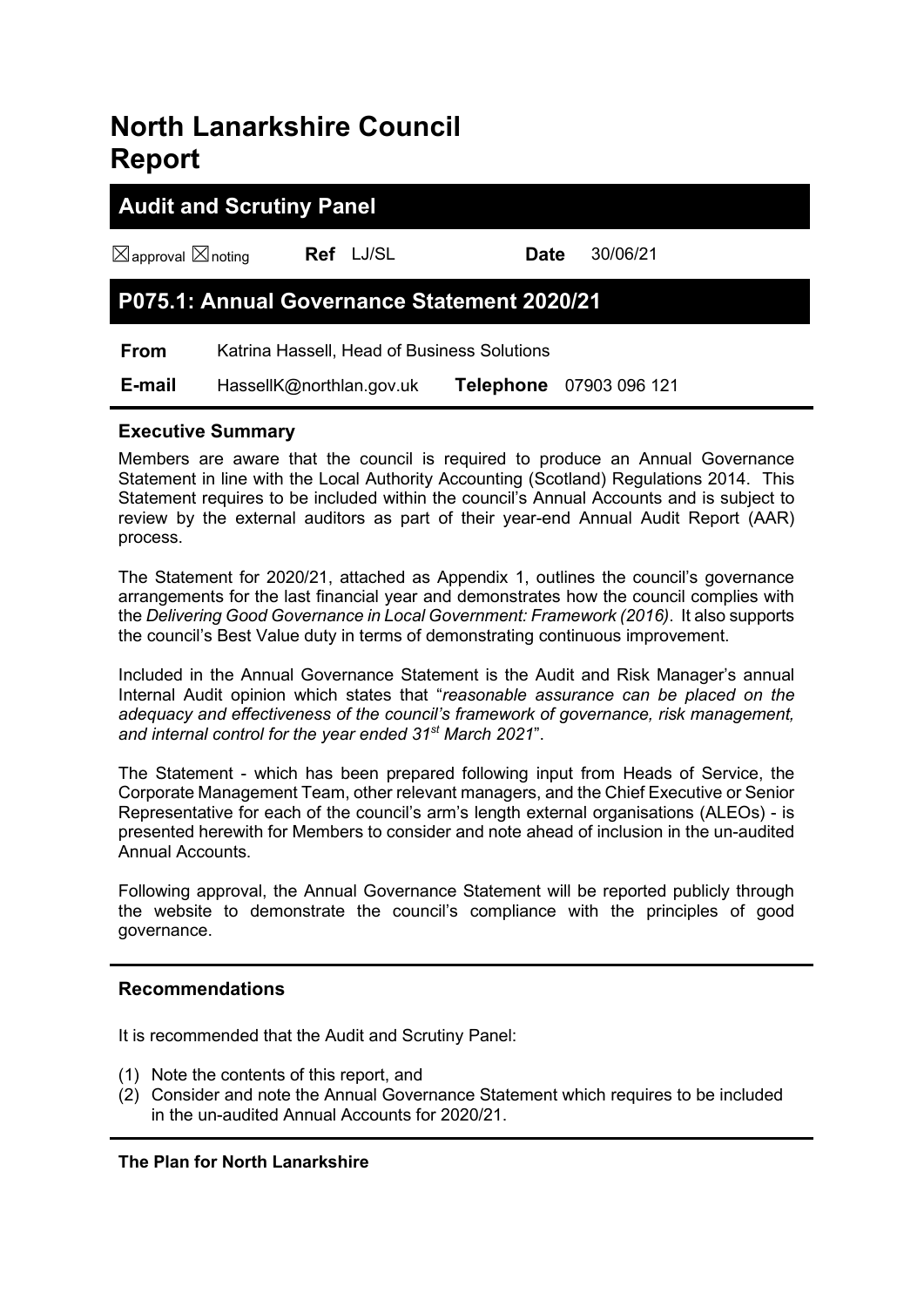Priority All priorities

Ambition statement All ambition statements

#### **1. Background**

- 1.1 Members will recall the production of the council's Annual Governance Statement is underpinned by statute through the Local Authority Accounts (Scotland) Regulations 2014:
	- Regulation 5(2) requires an authority to conduct a review at least once in each financial year of the effectiveness of its system of internal control and include a statement reporting on the review with the Annual Accounts.
	- Regulation 5(4) requires that for a local authority in Scotland the statement is an annual governance statement.
	- Regulation 5(5) states that the annual governance statement must be signed by the Chief Executive and Leader of the Council.
- 1.2 Compliance with the legislation also ensures the council demonstrates its commitment to the good governance principles as set out in the *Delivering Good Governance in Local Government: Framework (2016)* and accompanying *Guidance Notes for Scottish Local Authorities* (2016) published by CIPFA in association with the Society of Local Authority Chief Executives (SOLACE).
- 1.3 The essence underpinning the *Delivering Good Governance in Local Government: Framework* is that local government develops and shapes its own approach to governance, taking account of the environment within which it operates. Within this context, it is therefore up to each local authority to:
	- Set out its commitment to the principles of good governance outlined in the *Delivering Good Governance in Local Government: Framework.*
	- Determine its own governance arrangements, or local code, underpinned by these principles.
	- Ensure that the local code operates effectively in practice.
- 1.4 The *Delivering Good Governance in Local Government: Framework* provides a structure to help councils set out their local code in relation to good governance. As such, all councils are required to test their governance arrangements against these principles by:
	- Reviewing existing governance arrangements.
	- Developing and maintaining an up to date local code of governance that takes into account the environment within which it operates and includes arrangements for ensuring ongoing effectiveness.
	- Reporting publicly on compliance with the local code on an annual basis, including how the governance arrangements have been monitored for effectiveness in the year and identifying planned changes.
- 1.5 This report therefore provides Members of the Audit and Scrutiny Panel with the opportunity to consider the council's Annual Governance Statement for 2020/21 in line with the requirements outlined above and P075.1 for *strategic oversight and accountability* in the Programme of Work for 2021/22.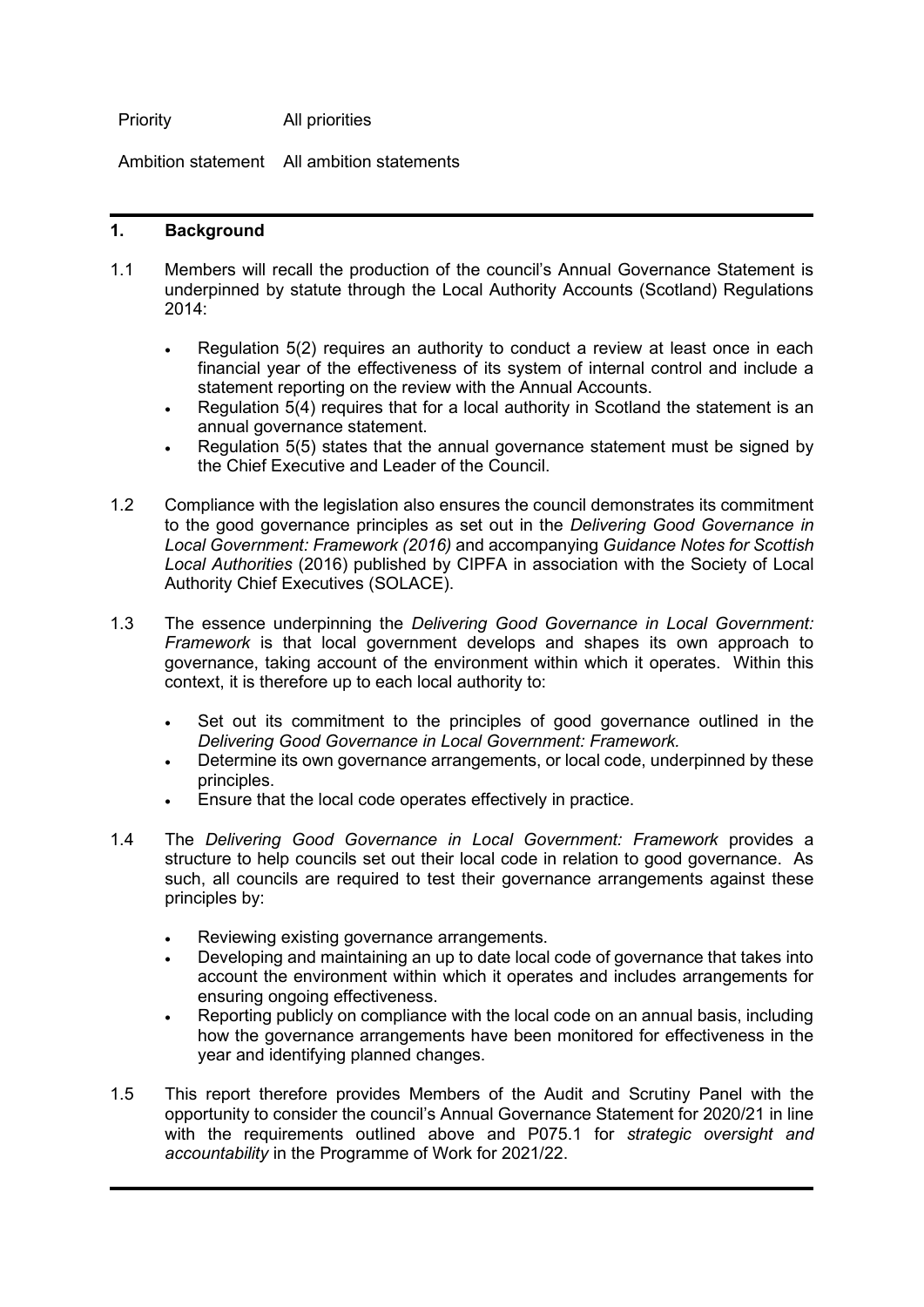#### **2. Annual Governance Statement 2020/21**

- 2.1 The Annual Governance Statement has been prepared with evidence gathered from various different sources to ensure that it properly reflects the effectiveness of the council's arrangements during 2020/21. The information gathered to inform the evidence base is detailed in paragraphs 2.1.1 to 2.1.10 below.
	- 2.1.1 Heads of Service signed off the Chief Officer Certificate of Assurance to support the preparation of statements on corporate governance and internal financial control for year ending 31 March 2021 and completed the accompanying 78 point checklist covering the following 9 areas:
		- 1. The control environment
		- 2. Risk management
		- 3. Business planning, information, and reporting
		- 4. Financial control processes
		- 5. Project management
		- 6. Monitoring and corrective action
		- 7. Human resources
		- 8. Arm's length bodies
		- 9. Assessing whether key controls have been applied during the year
	- 2.1.2 Through this process Heads of Service have confirmed corporate governance arrangements and financial controls in their area of responsibility have been, or are, working well and there are no other significant matters arising which would require to be raised specifically in the Annual Governance Statement.
	- 2.1.3 The Head of Financial Solutions (as the council's Section 95 Officer / Chief Financial Officer) has provided the Chief Executive with a statement of the effectiveness of the council's internal financial control systems and confirmed that the council's financial arrangements conform with the requirements of the CIPFA Statement on the Role of the Chief Financial Officer in Local Government 2016.
	- 2.1.4 In line with the Public Sector Internal Audit Standards (PSIAS) and the council's Internal Audit Charter, the Audit and Risk Manager is required to provide the Audit and Scrutiny Panel (and the Chief Executive and Corporate Management Team) with an annual summary of the work undertaken by Internal Audit. The Audit and Risk Manager is also required to provide an annual independent opinion on the council's corporate governance, risk management, and internal control arrangements.
	- 2.1.5 In this respect, Corporate Management Team considered and noted the *Internal Audit annual report 2020/21* from the Audit and Risk Manager on 25th May 2021. This report stated that the annual Internal Audit opinion is unqualified and offers a generally positive view of the council's governance and internal control arrangements.
	- 2.1.6 More specifically the *Internal Audit annual report 2020/21* states that it is the opinion of the Audit and Risk Manager that "*reasonable assurance can be placed on the adequacy and effectiveness of the council's framework of governance, risk management, and internal control for the year ended 31st March 2021*".
	- 2.1.7 The council's arm's length external organisations (ALEOs) have also completed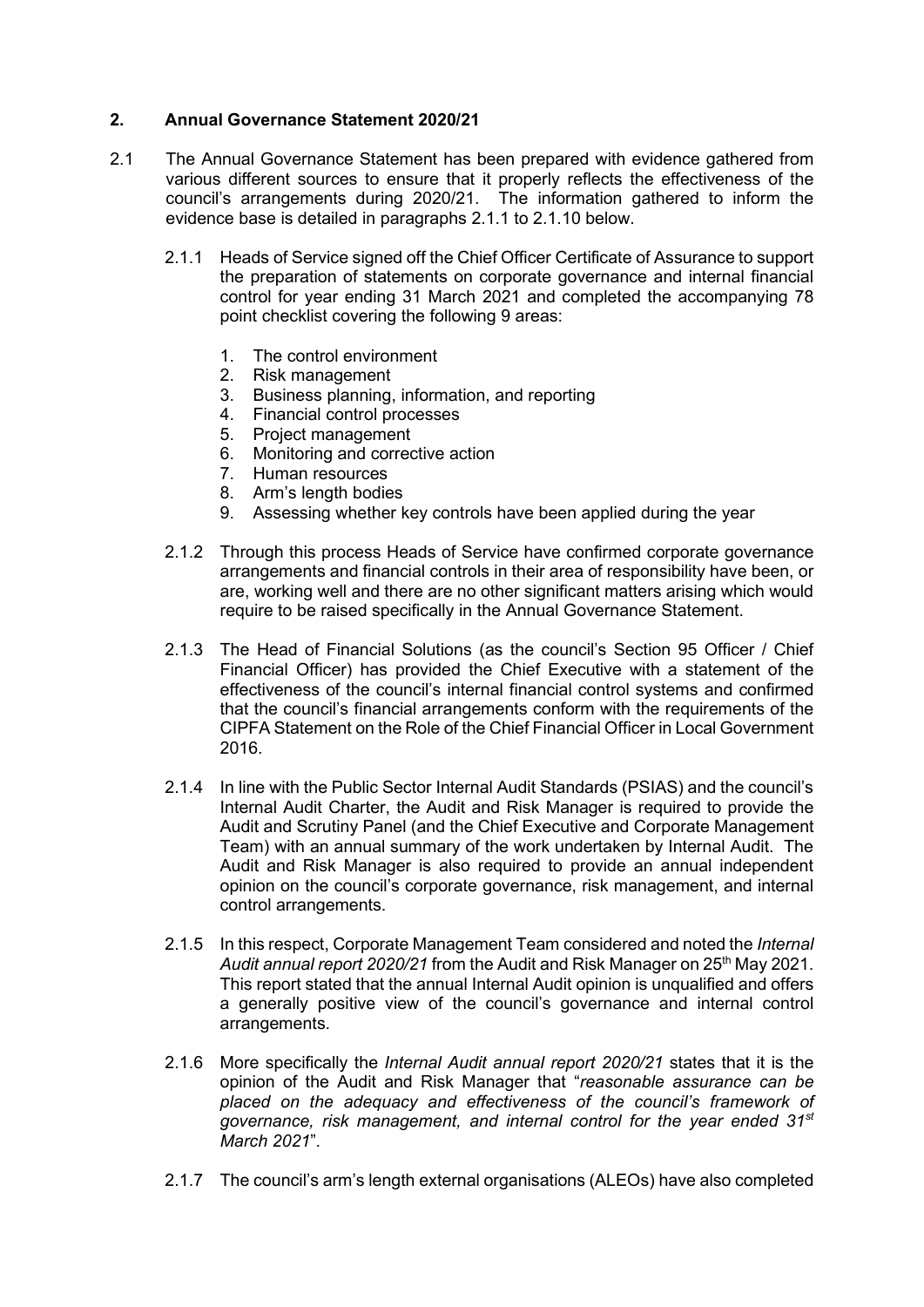a Certificate of Assurance to support the preparation of the council's statements on corporate governance and internal financial control for year ending 31 March 2021 and completed the accompanying 62 point checklist covering 8 of the 9 areas listed in paragraph 2.1.1 above.

- 2.1.8 In this respect, the Chief Executive or Senior Representative for each of the ALEOs has confirmed corporate governance arrangements and financial controls in their organisation have been, or are, working well and there are no other significant matters arising which would require to be raised specifically in the council's Annual Governance Statement.
- 2.1.9 Self-evaluation work undertaken by the council as part of its governance and performance management arrangements which, for 2020/21, included a review<br>of the council's response to COVID-19. Utilising a set of independent of the council's response to COVID-19. assessment criteria, this self-evaluation exercise focused on four sections - the council's response to COVID19, governance of the council during COVID-19, support for staff during COVID-19, and new ways of working.
- 2.1.10 The evidence has also included a refresh and update of the council's Strategic Governance Framework. Members will recall approving this Framework in February 2020.
- 2.2 The results of these processes are deemed to support the Chief Executive and the Council Leader signing the Annual Governance Statement, and stating that reasonable assurance can be placed on the adequacy and effectiveness of the corporate governance systems operating within the council and that the council complies with relevant corporate governance principles in all significant respects.

#### **Next steps**

- 2.3 As the Annual Governance Statement requires to be approved at a meeting of the council (at a committee with a remit that includes audit and governance), this report is being submitted to the Audit and Scrutiny Panel meeting of 30<sup>th</sup> June 2021. This will provide Members with the opportunity to consider and note the Annual Governance Statement prior to inclusion in the un-audited Annual Accounts for 2020/21 and prior to the Accounts being submitted to the external auditor. Regulation 8(7) of the Local Authority Accounts (Scotland) Regulations 2014 requires that the Annual Accounts are submitted to the auditor no later than  $30<sup>th</sup>$  June immediately following the financial year to which they relate.
- 2.4 Following consideration by the Audit and Scrutiny Panel, the Annual Governance Statement will be reported publicly through the website to demonstrate the council's compliance with the principles of good governance. Information will also be included to demonstrate how the governance arrangements have been monitored for effectiveness in the year and planned changes will be identified.

#### **3. Public Sector Equality Duty and Fairer Scotland Duty**

3.1 The *Delivering Good Governance in Local Government: Framework (2016)* positions the attainment of sustainable economic, societal, and environmental outcomes as a key focus of governance processes and structures. As such this is reflected in the Strategic Governance Framework.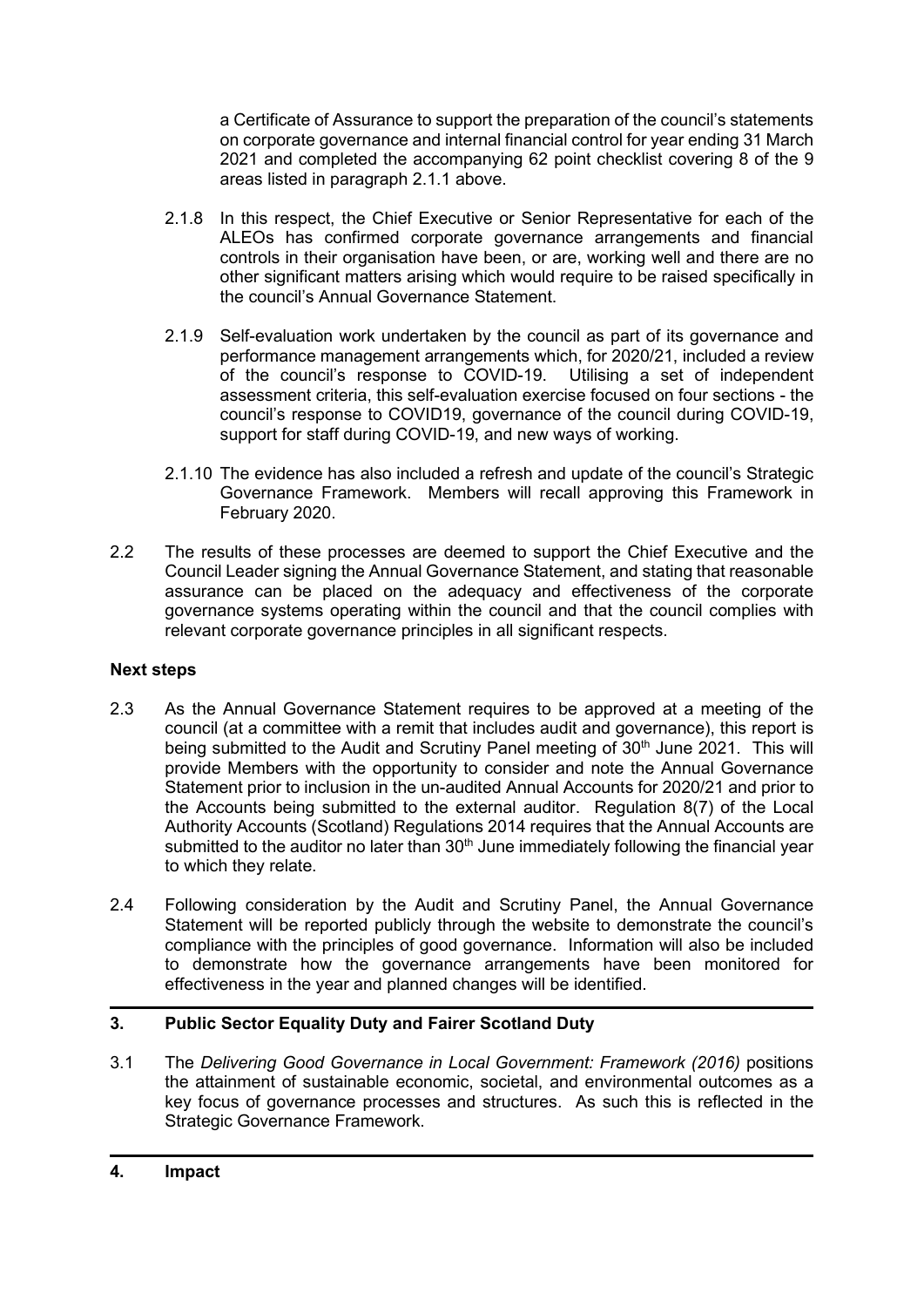#### 4.1 **Financial impact**

Development and publication of the Annual Governance Statement ensures the council complies with the *CIPFA Statement on the Role of the Chief Financial Officer in Local Government 2016* in terms of financial controls.

- 4.2 **HR policy / Legislative impact** None.
- 4.3 **Technology / Digital impact** None.

#### 4.4 **Environmental impact**

The *Delivering Good Governance in Local Government: Framework (2016)* positions the attainment of sustainable economic, societal, and environmental outcomes as a key focus of governance processes and structures. As such this is reflected in the Strategic Governance Framework.

#### 4.5 **Communications impact**

Through publication of the Annual Governance Statement on the website, the council will ensure it meets the requirements to report publicly on compliance with the principles of good governance.

#### 4.6 **Risk impact**

Development and publication of the Annual Governance Statement in line with the Local Authority Accounts (Scotland) Regulations 2014 and the principles set out within the *Delivering Good Governance in Local Government: Framework (2016)*, and in line with the Best Value duty, contributes towards the mitigation of the risk on the Corporate Risk Register for *Governance, Leadership, and Decision Making.*

#### **5. Measures of success**

5.1 Measures of success include the production of an Annual Government Statement in line with the requirements of good governance that is signed off by the Chief Executive and Council Leader, approved by the Audit and Scrutiny Panel, included in the Annual Accounts, and reported publicly on the council's website.

#### **6. Supporting documents**

6.1 Appendix 1 - Annual Governance Statement 2020/21

Kotina M Ausell

**Katrina Hassell Head of Business Solutions**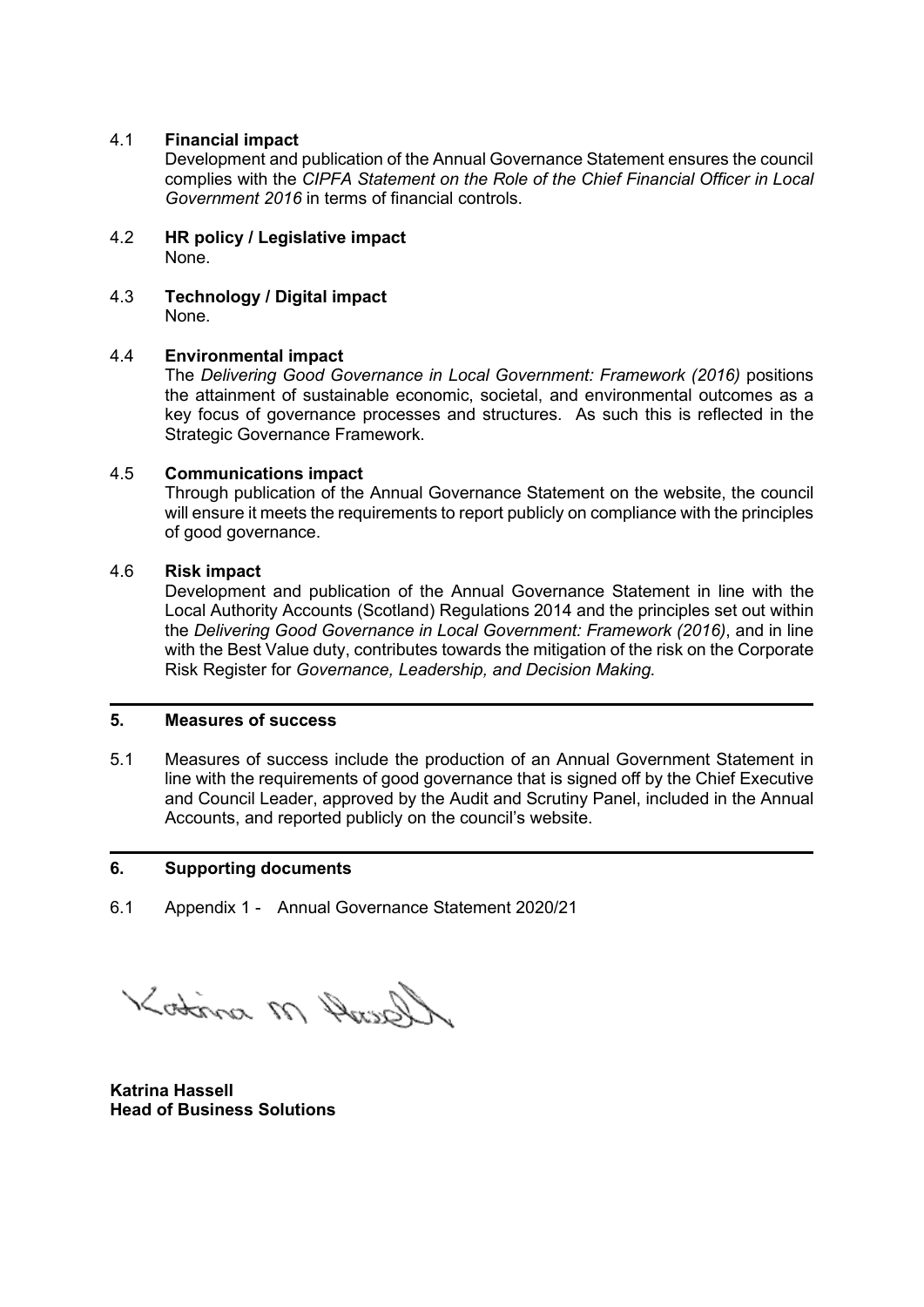## **Annual Governance Statement 2020/21**

#### **1. Scope of responsibility**

- 1.1 North Lanarkshire Council is committed to ensuring that its business is conducted in accordance with the law and proper standards, and that public money is safeguarded, properly accounted for, and used economically, efficiently, and effectively.
- 1.2 The council also has a duty under the Local Government in Scotland Act 2003 to demonstrate Best Value by securing continuous improvement in performance. Good governance is central to meeting Best Value obligations as effective governance and accountability arrangements, with openness and transparency in decision-making, schemes of delegation, and effective reporting of performance are essential for taking informed decisions and ensuring effective scrutiny of performance and stewardship of resources.
- 1.3 To maintain compliance in terms of ensuring good governance and delivering continuous improvement, the council has adopted the principles and requirements of the *Delivering Good Governance in Local Government: Framework (2016)* and accompanying *Guidance Notes for Scottish Local Authorities (2016)* published by the Chartered Institute of Public Finance and Accountancy (CIPFA) in association with the Society of Local Authority Chief Executives (SOLACE).
- 1.4 To ensure its good governance arrangements are sound and the highest standards are met, the council has set out its commitment to the national principles of good governance by determining its own governance structure (local code) underpinned by these principles. This local code is set out in the Strategic Governance Framework.
- 1.5 In discharging these duties Chief Officers and Elected Members are responsible for implementing the council's governance arrangements and ensuring the local code, the Strategic Governance Framework, is assessed on an annual basis to ensure ongoing effectiveness and compliance.
- 1.6 In this respect, the council has arrangements in place through the Corporate Management Team (CMT) to ensure appropriate and regular oversight, management, and reporting at a strategic level to support delivery of The Plan for North Lanarkshire and Programme of Work. A standing agenda item for governance and risk further demonstrates the commitment to ensuring effective corporate governance arrangements are in place. As part of their annual evaluation process of the Strategic Governance Framework, the CMT is also responsible for identifying improvement actions and/or future planned developments in relation to key governance arrangements and continuous improvement.
- 1.7 Independent and objective assurances are provided by Internal Audit whose function is designed to add value and improve the council's operations. This in turn helps the council accomplish its strategic ambitions by bringing a systematic, disciplined approach to evaluating and improving the effectiveness of the council's risk management, internal control, and governance processes.
- 1.8 Internal Audit activity is planned to enable an independent opinion to be given by the Audit and Risk Manager each year on the adequacy and effectiveness of internal controls within the council, including the systems designed to achieve the strategic ambitions of the council and those that manage the material risks faced by the council. It should be noted, however, that the presence of an effective internal audit function contributes towards, but is not a substitute for, effective control.
- 1.9 The responsibilities of the Audit and Scrutiny Panel, whose activities and functions comply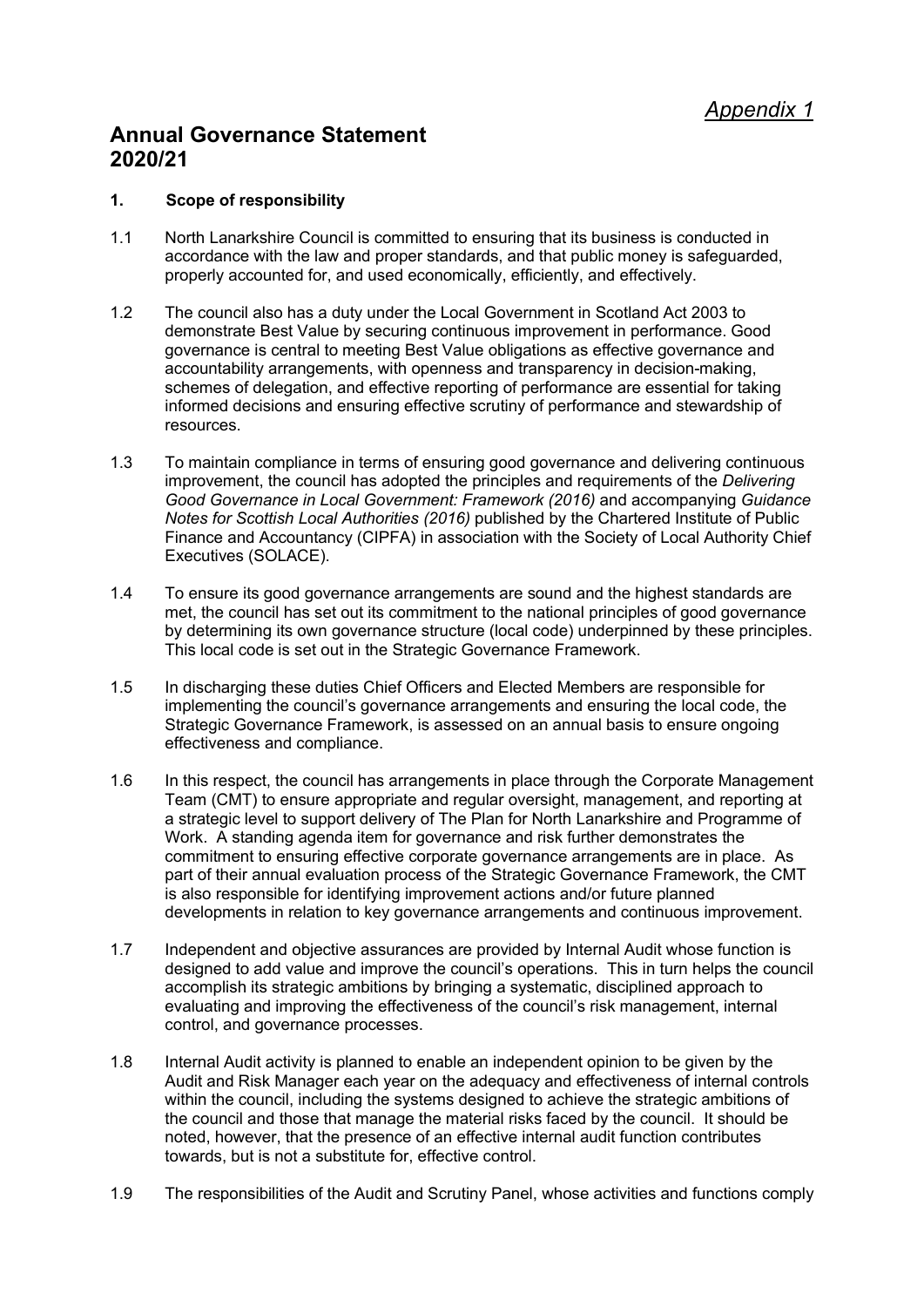with relevant CIPFA standards for audit committees, are to provide independent assurance to the council and those charged with governance on the adequacy of the council's risk management framework and internal control environment. The Panel is also responsible for providing independent review of the council's governance, risk management, performance, and control frameworks, and overseeing the financial reporting and annual governance processes.

1.10 This statement also covers the organisations consolidated in the council's Group Accounts.

#### **2. Strategic Governance Framework**

- 2.1 In February 2020, the Audit and Scrutiny Panel approved the council's Strategic Governance Framework. Along with the other four inter-related corporate frameworks, the Strategic Governance Framework is key to assessing the success of The Plan for North Lanarkshire and monitoring delivery of the Programme of Work.
- 2.2 The council recognises that a crucial aspect in delivering good governance is the way that it is applied. The ethos of good governance cannot be achieved by structures, rules, and procedures alone. Effectively, good governance needs to be embedded within the council and its culture and the need for, and value of, good governance must be explicit. As such, any references that require to be made to one of the five frameworks references them all together at all times for completeness and to raise awareness of the need for good governance.
- 2.3 The council's Strategic Governance Framework outlines the elements and mechanisms in place to ensure appropriate oversight and governance of The Plan for North Lanarkshire and supporting Programme of Work and enable the council to monitor the delivery of its ambitions while ensuring arrangements for corporate governance, risk management, and internal financial controls are sound. This is based on the following:
	- Identifying and setting out the council's long-term strategic ambition and priorities in The Plan for North Lanarkshire and ensuring the vision for *inclusive growth and prosperity for all* is embedded throughout all other policy statements agreed by the council.
	- Establishing the five inter-related corporate frameworks (Policy, Governance, Programme and Project Management, Performance, and Self-Evaluation) to assess the success of The Plan for North Lanarkshire and monitor delivery of the Programme of Work, while ensuring each stage of delivery towards achieving the overall ambitions is appropriately planned, guided, implemented, and governed.
	- Ensuring these five frameworks remain aligned to The Plan for North Lanarkshire and Programme of Work through a regular review and refresh programme that also helps the council to ensure it is proactive in responding to social, economic, and environmental trends and changes in legislation and governance, as well as the broad range of national policy changes and new developments.
	- Standing Orders that allow the council to delegate decision making to committees, sub-committees, or officers and sets out the rules which apply to the running and operation of council and committee meetings.
	- A Scheme of Administration which clearly sets out functions, terms of reference, and powers of the council and its committees and sub-committees and which is aligned to the organisational structure to facilitate decision making in line with the council's strategy.
	- A Scheme of Delegation to Officers which sets out the functions delegated to the Chief Officers of the council.
	- Financial Regulations and a Scheme of Financial Delegation which, as an integral part of the council's framework of internal financial controls, are designed to ensure effective stewardship of North Lanarkshire Council funds. Compliance with these regulations will ensure that public money is safeguarded and properly accounted for,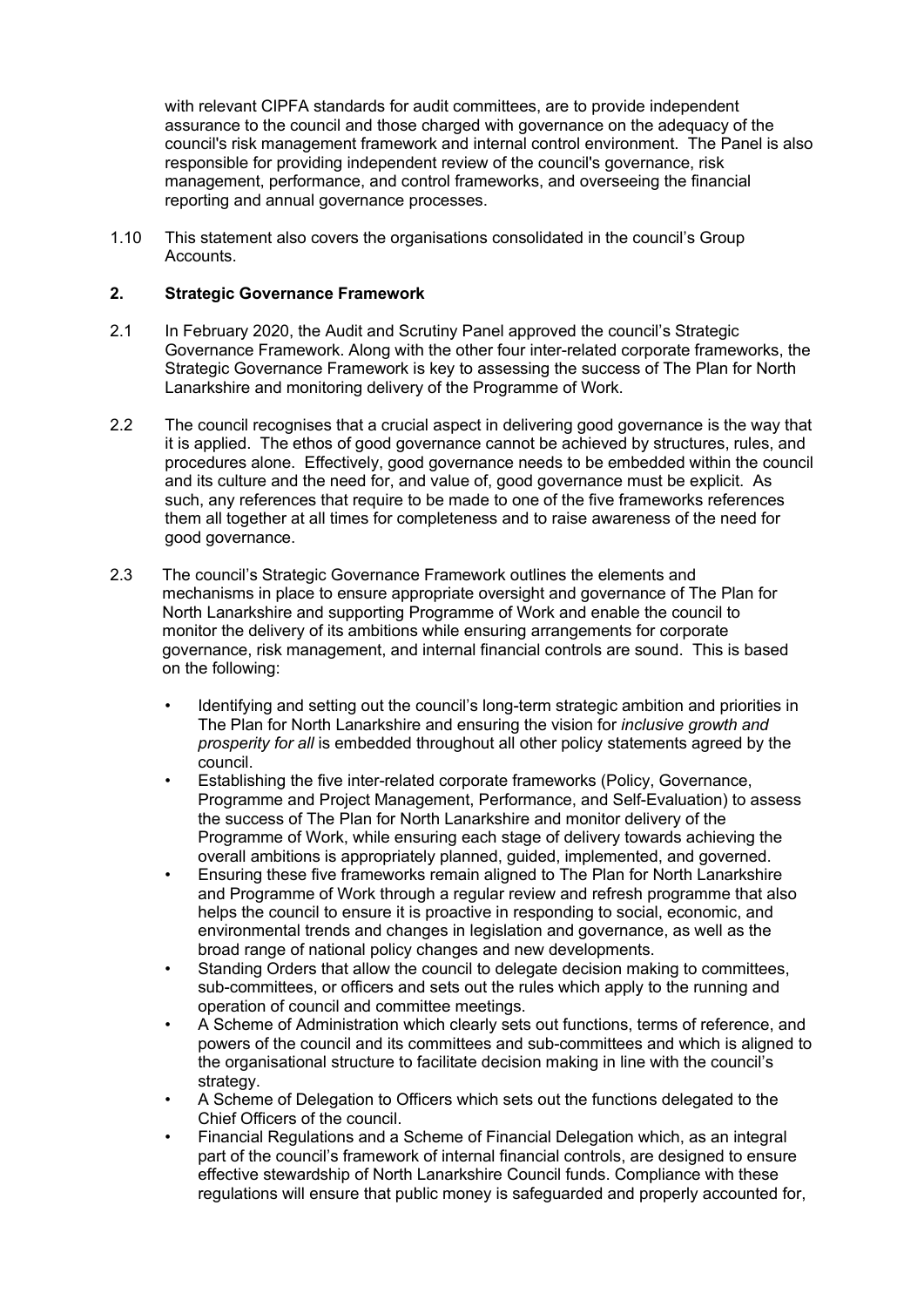and all council financial transactions are undertaken in a manner which demonstrates openness, transparency, and integrity. The Financial Regulations form a key part of the overarching Financial Strategy and the corporate governance arrangements of the council.

- The Financial Strategy which (as the overarching framework that establishes the financial strategies and policies to ensure effective financial governance, planning, and management) also sets out the responsibility for safeguarding public funds within the council and the role of the Section 95 Officer. The financial strategies and policies covered by the Financial Strategy include the Capital Strategy, Treasury Management Strategy, Revenue Budget Strategy, and the Medium-Term Financial Plan.
- A Risk Management Strategy with arrangements that reflect the council's strategic ambition at a corporate, service, and project level. A key part of the system of internal control, the council's risk management arrangements are designed to identify, assess, prioritise, and mitigate risks to the achievement of the council's priorities. These arrangements are designed to enable the council to perform well, to manage risk effectively, and to minimise any potential impacts on service delivery and the achievement of planned outcomes.
- Codes of Conduct for Elected Members, Chief Officers, and employees which provide frameworks within which individuals are expected to undertake their duties in a manner which meets the required standards for good governance. This includes ensuring declarations of interests, and for conflicts of interest and gifts and hospitality, are appropriately made and published.
- Ensuring legislative obligations are fulfilled through the statutory officer roles of the head of paid service, monitoring officer, chief financial officer (section 95 officer) and the chief social work officer.
- An Anti-Fraud Policy and Fraud Response Plan which sets out the council's expectations (which extend to all individuals and organisations with whom it deals) in terms of acting honestly and with integrity and in safeguarding public resources.
- Whistleblowing procedures which provide a mechanism for employees of the council, and other workers within the council, to report a concern about serious wrongdoing within the council and to do so with security and in confidence.
- A Corporate Management Team (CMT) with a supporting meetings structure comprising Service Management Team (SMT) meetings and Operational Management Team (OMT) meetings to cascade the context, deliverables, and accountabilities and ensure consistency of message in the delivery of the Programme of Work and The Plan for North Lanarkshire. All Heads of Service are members of the CMT; this includes those Heads of Service who also hold a statutory officer role.
- An Audit and Scrutiny Panel whose activities and functions comply with relevant CIPFA standards for audit committees, and whose purpose is to provide independent assurance to the council and those charged with governance on the adequacy of the council's risk management framework and internal control environment. It also provides independent review of the council's governance, risk management, performance, and control frameworks and oversees the financial reporting and annual governance processes.
- A systematic approach to managing strategic and operational performance which includes target setting and regular service / statutory and Strategic Performance Framework reporting in line with an annual schedule and the statutory direction, to allow performance against the strategic priorities to be assessed.
- Comprehensive revenue budget and capital expenditure guidelines, with wellestablished processes and systems to ensure regular monitoring and reporting, as well as oversight and scrutiny by management and Elected Members.
- A range of programme Boards and working groups aligned to the delivery of specific Programme of Work items, e.g. DigitalNL, Community Hubs, Enterprise Strategic Commercial Partnership, and Data Governance.
- An Information Governance Policy Framework, comprising policies in terms of records and information management, data protection, information handling and classification, information risk, and information security to ensure proper recording of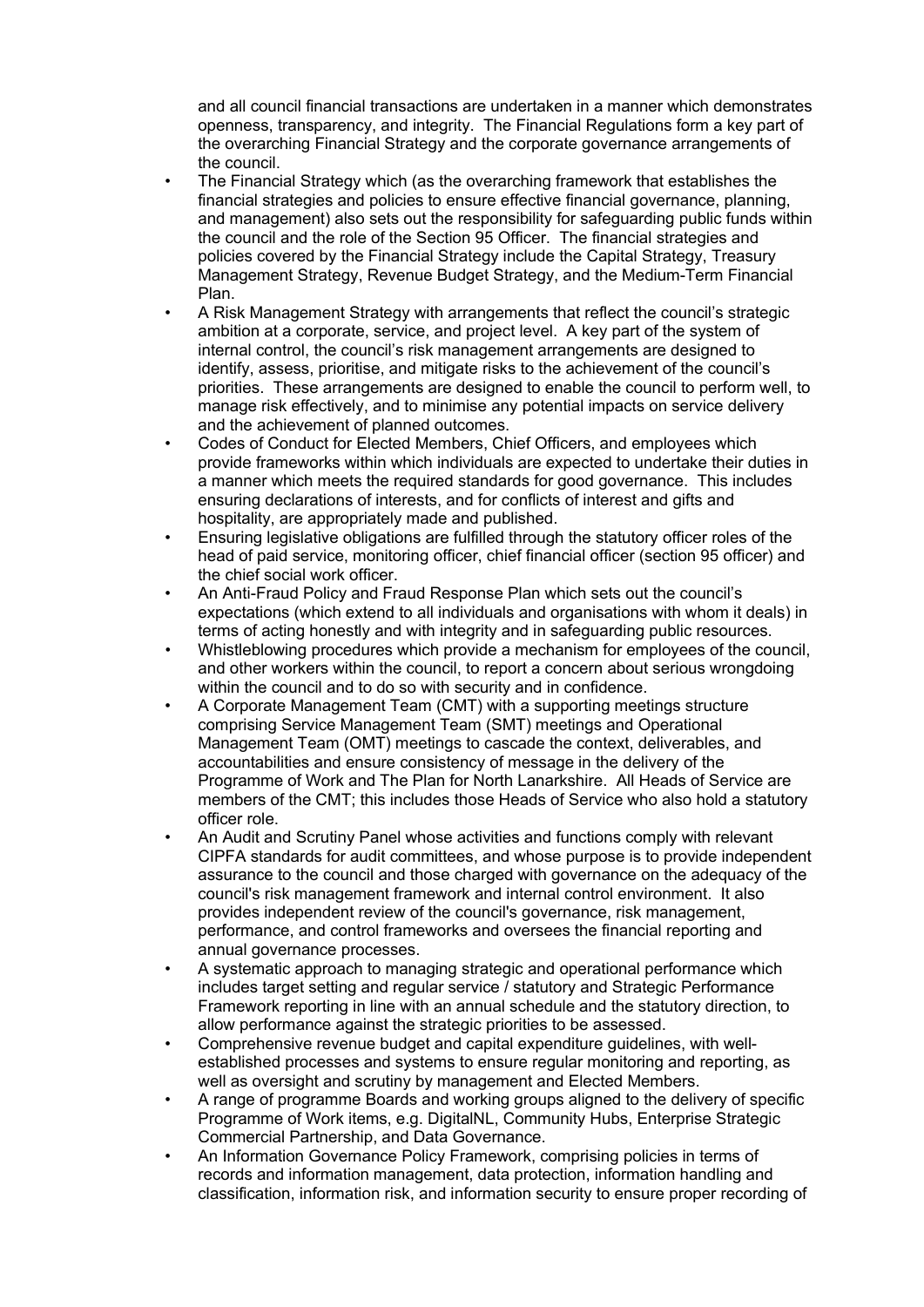information, appropriate access to that information including by the public, and compliance with legislation.

- Publicly available complaints and freedom of information procedures with management, monitoring, and reporting arrangements.
- A range of employment and other policies and the associated guidance documents and forms which promote and support ethical behaviour and standards of conduct by employees, along with an employee Performance Review and Development (PRD) process and access to a range of employee and Elected Members' training and development programmes and opportunities through LearnNL.
- Independent and objective assurances provided by Internal Audit whose function is designed to add value and improve the council's operations. The Internal Audit function operates within the Public Sector Internal Audit Standards (PSIAS) and the council's Internal Audit Charter. The service undertakes an annual programme of work approved by the Audit and Scrutiny Panel which is based on the Internal Audit Annual Plan. This plan is risk based and is periodically updated to reflect evolving issues and changes.
- Independent and objective assurances provided by the external auditors through their Annual Audit Report (AAR) process and a range of external audit and inspection bodies.

#### **3. Review of effectiveness of governance arrangements**

- 3.1 The Annual Governance Statement has been prepared with evidence gathered from various different sources to ensure that it properly reflects the effectiveness of the council's arrangements during 2020/21. This evidence is summarised in paragraphs 3.1.1 to 3.1.6 below.
- 3.1.1 Heads of Service reviewed the effectiveness of governance arrangements within their area of responsibility by completing a certificate of assurance and updating a 78 point checklist covering: the control environment, risk management, business planning / information / reporting, financial control processes, project management, monitoring and corrective action, human resources, arm's length bodies, and assessing whether key controls have been applied during the year.
	- Through this process Heads of Service have confirmed corporate governance arrangements and financial controls in their area of responsibility have been, or are, working well and there are no other significant matters arising which would require to be raised specifically in the Annual Governance Statement.
- 3.1.2 In line with the Public Sector Internal Audit Standards (PSIAS) and the council's Internal Audit Charter, the Audit and Risk Manager is required to provide the Audit and Scrutiny Panel (and the Chief Executive and CMT) with an annual summary of the work undertaken by Internal Audit and to provide an annual independent opinion on the council's corporate governance, risk management, and internal control arrangements. This provides assurance on the effectiveness of the council's governance arrangements and systems of internal control and the extent to which the council complies with the good governance principles referred to in paragraph 1.3 above.
	- In his Internal Audit annual report for 2020/21, presented to the Chief Executive and CMT in May 2021 and the Audit and Scrutiny Panel in June 2021, the Audit and Risk Manager has stated that the annual Internal Audit opinion is unqualified and offers a generally positive view of the council's governance and internal control arrangements. More specifically, it is the opinion of the Audit and Risk Manager that reasonable assurance can be placed on the adequacy and effectiveness of the council's framework of governance, risk management, and internal control for the year ended 31<sup>st</sup> March 2021.
- 3.1.3 Self-evaluation work undertaken by the council as part of its governance and performance management arrangements.
	- For 2020/21 this included a review of the council's response to COVID-19. Utilising a set of independent assessment criteria this self-evaluation exercise focused on four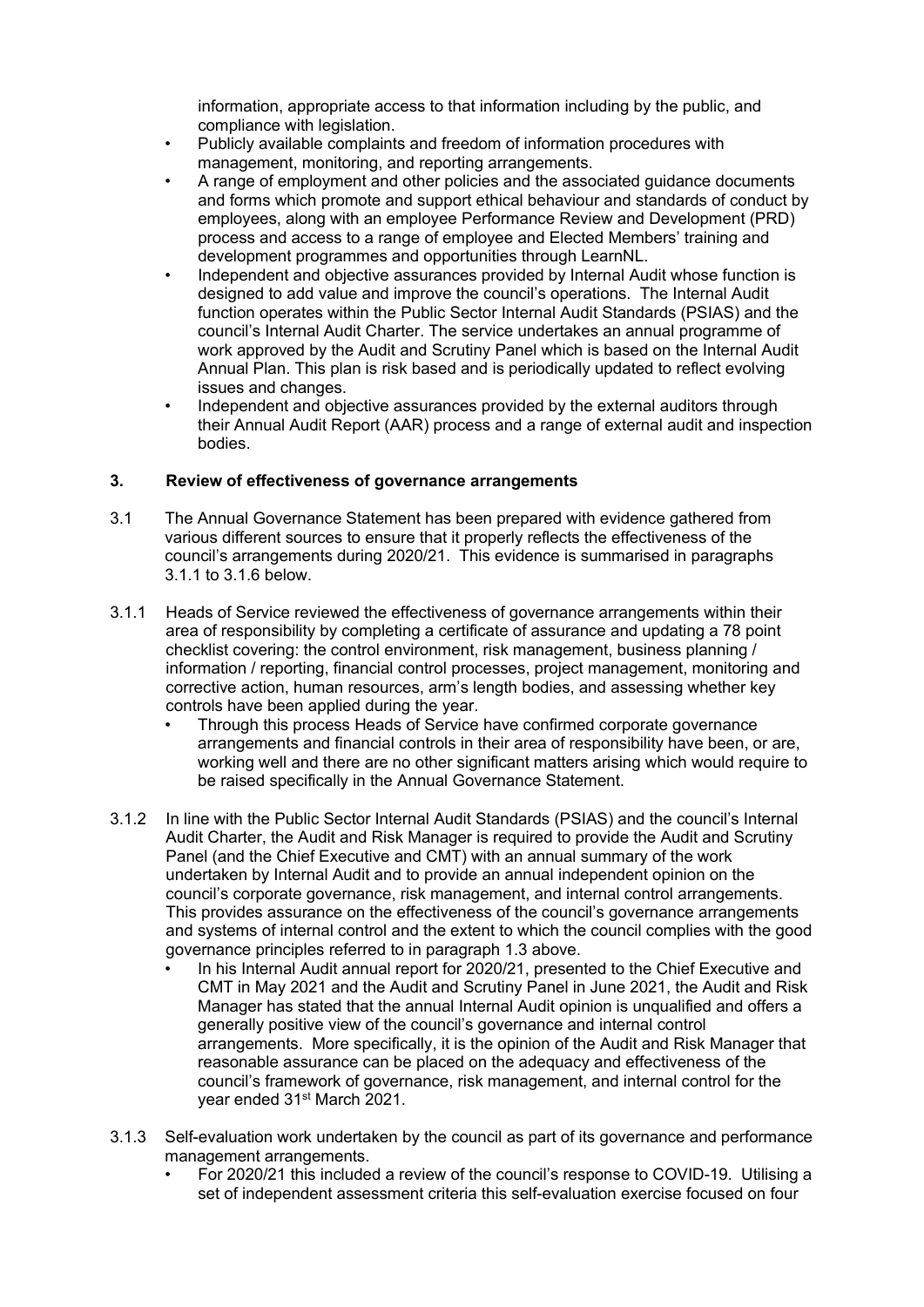sections - the council's response to COVID19, governance of the council during COVID-19, support for staff during COVID-19, and new ways of working. This exercise also captured lessons learned from the pandemic to support the council through the recovery and renewal planning processes, and to move to a platform of stability from which available resources were able to be redirected to fulfil the ambition set out in The Plan for North Lanarkshire.

- An Internal Audit was subsequently carried out on the council's COVID-19 response in order to provide independent assurance of the adequacy and effectiveness of the council's resilience arrangements and its response to the pandemic. Based on the results of the work, this audit was categorised as offering *substantial assurance* with only one area for improvement which was implementing an action plan to record and track progress in respect of lessons learned; an action plan was subsequently implemented and is being monitored by the Silver Group.
- 3.1.4 A statement of the effectiveness of the council's internal financial control systems has been provided by the Head of Financial Solutions (the council's Section 95 Officer / Chief Financial Officer) to the Chief Executive. The Head of Financial Solutions has also confirmed that the council's financial arrangements conform with the requirements of the CIPFA Statement on the Role of the Chief Financial Officer in Local Government 2016.
- 3.1.5 Comments made by the external auditors and other audit and inspection bodies, feedback from Elected Members and committees in their scrutiny role, and issues considered by the Audit and Scrutiny Panel.
- 3.1.6 The council's arm's length external organisations (ALEOs) have also completed a certificate of assurance and updated the accompanying 62 point checklist to support the preparation of the council's statements on corporate governance and internal financial control for year ending 31 March 2021.
	- In this respect, the Chief Executive or Senior Representative for each of the ALEOs has confirmed corporate governance arrangements and financial controls in their organisation have been, or are, working well and there are no other significant matters arising which would require to be raised specifically in the council's Annual Governance Statement.

#### **4. Continuous improvement**

- 4.1 The Plan for North Lanarkshire is now well established and sets the long-term strategic direction for the council, partners, and other stakeholders and, most importantly, for each unique local community and the people who *Live, Learn, Work, Invest, and Visit* within North Lanarkshire. It's a Plan with a shared ambition of inclusive growth and prosperity for all and a fairer distribution of wealth across all local communities.
- 4.2 The long-term ambition established through The Plan for North Lanarkshire coupled with the fast moving, unpredictable, and increasingly challenging and complex local government environment, means planning and change are constantly evolving and ongoing visibility into all programmes of work and their interconnections is essential.
- 4.3 The Programme of Work process (established in 2019) provides a clear roadmap for work across council services and with partners. It allows for plans of action to be developed that inform the projects, activities, services, technologies, and resources that need to be harnessed in order to seize the most and best opportunities to deliver on the long-term strategy, while achieving value for money in the here and now. Directing policies and plans to support delivery of The Plan for North Lanarkshire, the Programme of Work process is instrumental in bringing together the elements that support strategic planning, local development, enterprise activities, and community investment in a cohesive manner. The third annual iteration of the Programme of Work (for 2021/22) was approved in March 2021.
- 4.4 The changes required to deliver on the long-term ambition present both opportunities and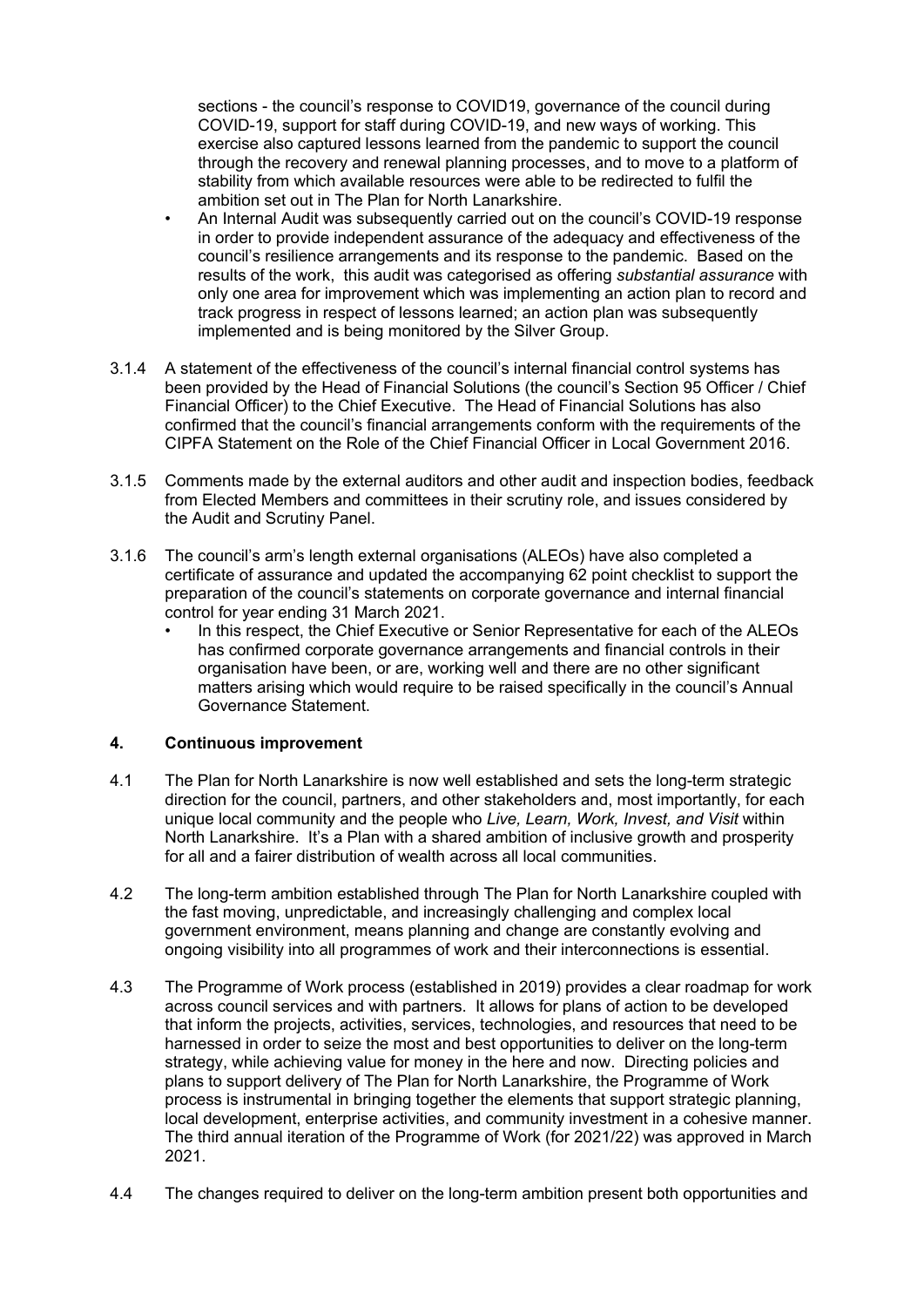challenges. To realise the ambition, the council must continue to engage in a broad range of innovative and transformative programmes of work and projects in order to maintain services for residents in local communities which are efficient and effective, while targeting resources towards those individuals in the most vulnerable situations and ensuring value for money.

- 4.5 The Strategic Governance Framework has been developed taking into account the local environment within which the council operates. It brings the principles of good governance together with legislative requirements and management processes by which the council is directed and controlled and through which it is accountable to, engages with, and leads the local community. This aims to ensure the council is able to effectively pursue the long-term ambition set out in The Plan for North Lanarkshire, while ensuring this is underpinned with control and the management of risk, and:
	- Resources are directed in accordance with agreed policies and according to priorities and in line with corporate programme and project management procedures.
	- There is sound and inclusive decision making.
	- There is clear accountability for the use of those resources in achieving defined outcomes for service users and local communities.
- 4.6 Key to assessing the success of The Plan for North Lanarkshire and monitoring delivery of the Programme of Work (while ensuring each stage of delivery towards achieving the overall ambitions is appropriately planned, guided, implemented, and governed) are five inter-related corporate frameworks:
	- **Strategic Policy Framework**
	- Strategic Governance Framework
	- Programme and Project Management Framework
	- Strategic Performance Framework
	- **Strategic Self-Evaluation Framework**
- 4.7 To ensure these frameworks remain aligned to The Plan for North Lanarkshire and Programme of Work, all five are on an annual review and refresh programme. This also helps the council to ensure it is proactive in responding to social, economic, and environmental trends and changes in legislation and governance, as well as the broad range of national policy changes and new developments.
- 4.8 Following publication of the Accounts Commission's Best Value Assurance Report (BVAR) for North Lanarkshire Council in May 2019, updates on implementation of the eight recommendations for improvement were reported to the Policy and Strategy Committee in September 2019 and again in March 2020. The report in March 2020 consolidated the eight improvement actions within the Programme of Work to strengthen a corporate and integrated approach to improvement that supports delivery of The Plan for North Lanarkshire.
- 4.9 During 2020/21, the emergence of COVID-19 began to have a significant impact on the council's delivery of planned day to day activities and achievement of strategic priorities, which was reflected in subsequent levels of performance. Following a desktop review of the performance indicators in the Strategic Performance Framework to identify those relating to services impacted by the pandemic, the CMT identified a tailored suite of measures for monthly management monitoring purposes. This included a national data dashboard through which important aspects of the local government response were monitored.
- 4.10 To conclude the COVID recovery phase and move the council's focus onto renewal of services and continuation of business as usual towards achieving the ambitions and priorities set out in The Plan for North Lanarkshire, a COVID Recovery and Renewal Plan was approved in October 2020. This highlights how the council adapted to new ways of working throughout the response and recovery phases and noted that many of the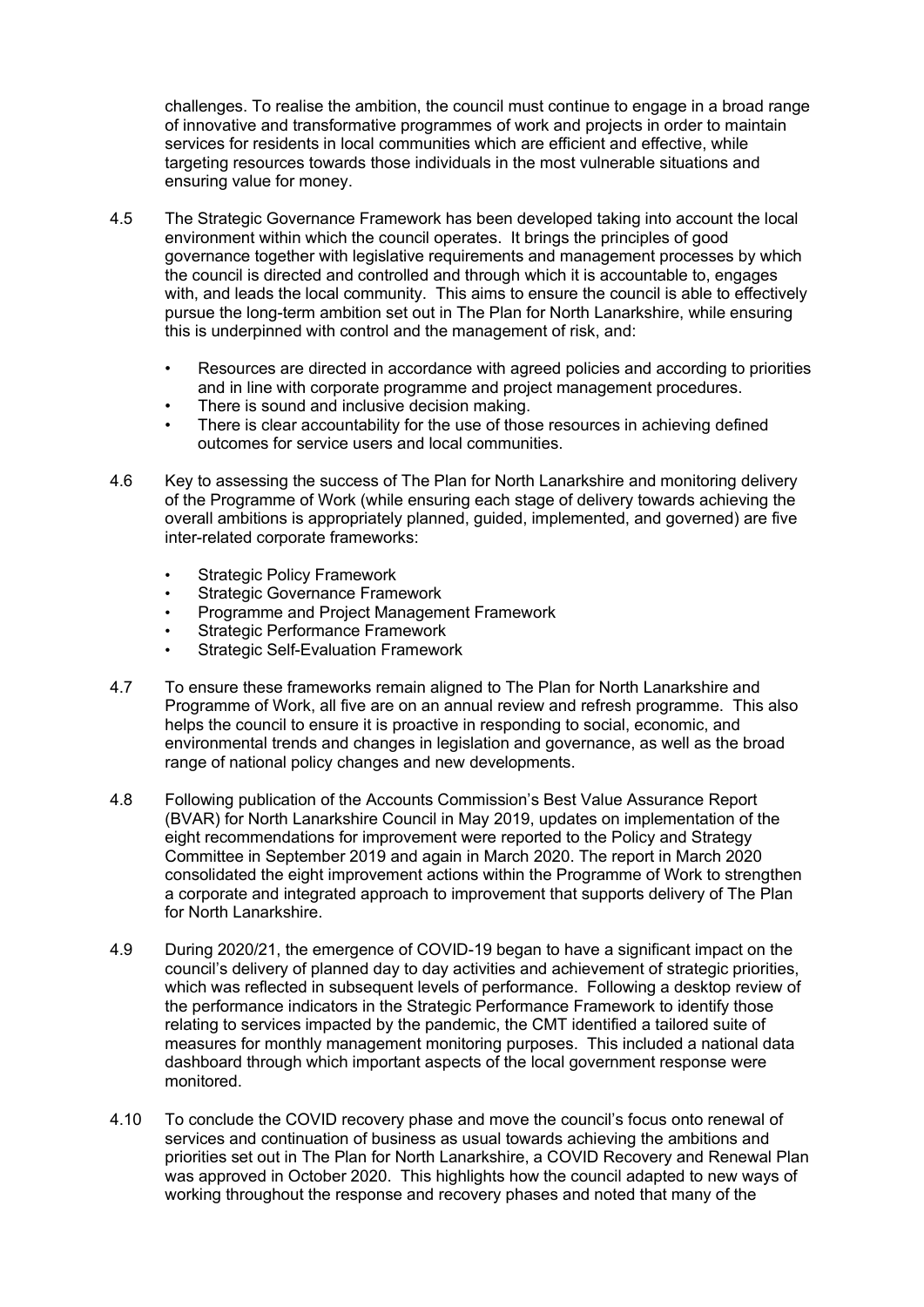council's services continued to operate throughout lockdown and the subsequent phases of the *Scottish Governments COVID-19 Routemap through and out of the crisis*, with many having been redesigned to fit the needs of the community.

- 4.11 With approval of Delivering for Communities in December 2020, and the Programme of Work reviewed and updated for 2021/22, the opportunity has been taken to re-evaluate aspects of the Strategic Performance Framework in light of the current local and national context and to develop and implement a Performance Reporting Schedule for 2021/22. This comprises arrangements for regular strategic performance reviews at CMT, service, statutory, and Strategic Performance Framework reporting to Committee, and a set of five non-negotiable standards to be applied when reporting performance. This allows regular reporting on progress of the Programme of Work to be reported to Service Committees and the Audit and Scrutiny Panel to enable Elected Members to monitor, assess, scrutinise, and inform areas requiring improvement and future decision making.
- 4.12 Following the decision taken by the Policy and Strategy Committee at its meeting in January 2020 to insource the delivery of culture, sport, and leisure services formerly provided by Culture and Leisure NL Limited (CLNL), progress reports to committee in December 2020 and January 2021 highlighted the plan for recovery, associated financial implication, and key considerations linked to the workforce transfer strategy.

#### **5. Current year issues arising from Internal Audit activity during 2020/21**

- 5.1 In his Internal Audit annual report for 2020/21, presented to the Chief Executive and CMT in May 2021 and the Audit and Scrutiny Panel in June 2021, the Audit and Risk Manager provided an overview of the activities of the Internal Audit section for the year 2020/21. This included highlights of a number of the more significant issues which arose from the work undertaken by Internal Audit during the year. More specifically the Audit and Risk Manager commented on the following:
	- A small number of audit assignments reported during 2020/21 which offered only *limited assurance*. In all cases, management committed to a range of relevant improvement actions, some of which have already been completed. In this respect Internal Audit will continue to monitor progress on these issues during 2021/22 to provide senior management and the Audit and Scrutiny Panel with further assurance that relevant key controls are operating effectively.
	- The results from detailed Internal Audit work examining the council's corporate governance arrangements which suggest that compliance with the requirements of the corporate governance framework adopted by the council continued to be positive with no significant weaknesses or areas of concern highlighted.
	- Internal Audit work which suggests that despite significant and increasing challenges, key financial controls and financial management arrangements continued to operate to a generally high standard within the council.
	- With the exception of a suspected fraud in relation to payroll, details of which will be reported to the Audit and Scrutiny Panel in June 2021, there were no other weaknesses, material frauds, or irregularities identified by Internal Audit in 2020/21 that require to be reported.
- 5.2 The Audit and Risk Manager also commented that during 2020/21 the council had to respond to unprecedented challenges arising from the public health emergency with the need to transition very quickly to significantly different ways of operating with consequential impacts on governance, internal control, and risk management arrangements. Internal Audit was involved in the council's strategic response to the pandemic, working closely with senior management to provide advice and commentary on proposals relating to new working arrangements and changes to internal controls and governance arrangements.
- 5.3 During the year Internal Audit also carried out specific unplanned work in key risk areas such as payroll, creditors payments, and COVID business support grants to provide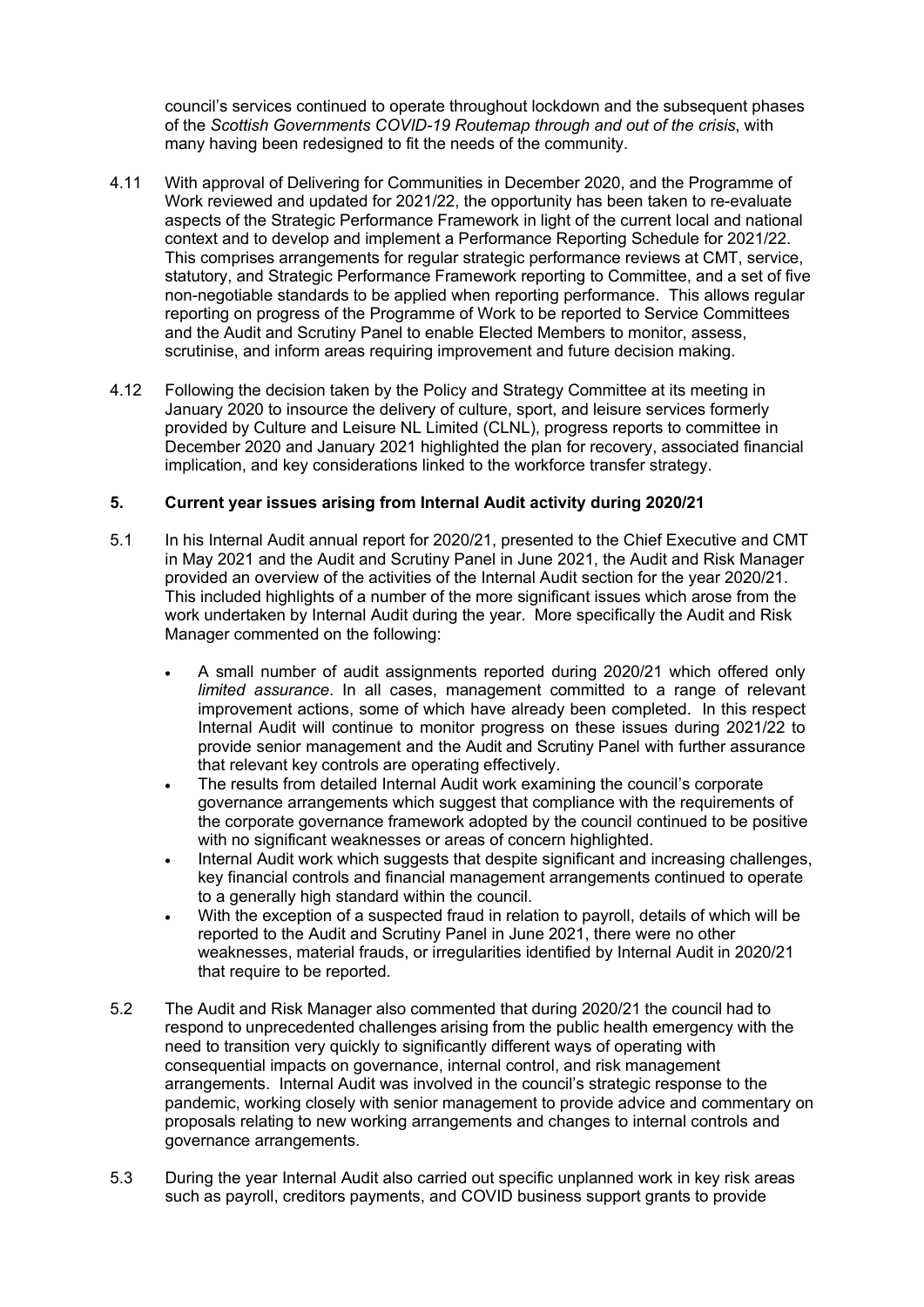specific assurance on the implementation of new and/or revised financial processes.

5.4 Despite the challenges presented by the pandemic and notwithstanding the results of some specific individual audit assignments, overall the Audit and Risk Manager reported that he was satisfied that the council's internal control and governance arrangements remained reasonably robust throughout 2020/21.

#### **6. Current year issues arising from external audit activity during 2020/21**

6.1 As part of their annual audit process, Audit Scotland identified some financial control weaknesses which were outlined in June 2021 in their interim management report for 2020/21. In this respect, the external auditor will carry out additional work prior to publication of their final annual audit report and management have committed to addressing the improvements identified.

#### **7. Previous year issues - 2019/20**

7.1 The table below outlines issues identified during the Internal Audit programme of work for the previous year, 2019/20. An update providing details of the actions taken to address each issue has also been included.

| <b>Issue raised</b>                                                                                                                                                                                                                                                                                                       | <b>Action taken</b>                                                                                                                                                                                                                                                                                                                                                                                                                                                                                                                                                                                                                                                                                                                                                                   |
|---------------------------------------------------------------------------------------------------------------------------------------------------------------------------------------------------------------------------------------------------------------------------------------------------------------------------|---------------------------------------------------------------------------------------------------------------------------------------------------------------------------------------------------------------------------------------------------------------------------------------------------------------------------------------------------------------------------------------------------------------------------------------------------------------------------------------------------------------------------------------------------------------------------------------------------------------------------------------------------------------------------------------------------------------------------------------------------------------------------------------|
| <b>Performance management</b><br>Development of reporting<br>arrangements in line with business<br>and legislative requirements were<br>expected to follow but have not yet<br>been fully integrated into the<br>council's governance<br>arrangements. Progress to date in<br>this area has been slower than<br>expected. | Following approval of the Strategic Performance<br>Framework at Committee in September 2019<br>reporting arrangements, approved at CMT in<br>October 2019, were subsequently implemented<br>through Service Committees and the Audit and<br>Scrutiny Panel. This allowed for performance in<br>terms of day to day activities, and progress<br>towards achieving the shared ambition<br>articulated in The Plan for North Lanarkshire, to<br>be regularly monitored, reported, assessed, and<br>scrutinised.                                                                                                                                                                                                                                                                          |
|                                                                                                                                                                                                                                                                                                                           | Since then, the emergence of the coronavirus<br>pandemic has had a significant impact on the<br>delivery of the council's planned day to day<br>activities and achievement of strategic priorities.<br>Despite this, coupled with the redeployment of<br>resources and subsequent availability of<br>performance information across the council, a<br>wide range of statutory and strategic<br>performance information has been reported to<br>the CMT, Service Committees, and the Audit<br>and Scrutiny Panel. A report to the CMT in<br>March 2021 summarised the extent of reporting<br>over the last 16 months in this respect. This<br>included the latest progress update of the level 1<br>context indicators reported to the Policy and<br>Strategy Committee in March 2021. |
|                                                                                                                                                                                                                                                                                                                           | Following this, a Performance Reporting<br>Schedule was developed for 2020/21. This is<br>outlined in further detail within paragraph 4.11<br>above.                                                                                                                                                                                                                                                                                                                                                                                                                                                                                                                                                                                                                                  |
| Impact of the COVID-19<br>pandemic<br>The national public health<br>emergency has and will continue to<br>create significant governance and                                                                                                                                                                               | Notwithstanding the unprecedented challenges<br>presented by COVID-19, the well-established<br>local arrangements for emergency planning<br>enabled an extremely fast paced and flexible<br>response by the council to support the people,                                                                                                                                                                                                                                                                                                                                                                                                                                                                                                                                            |